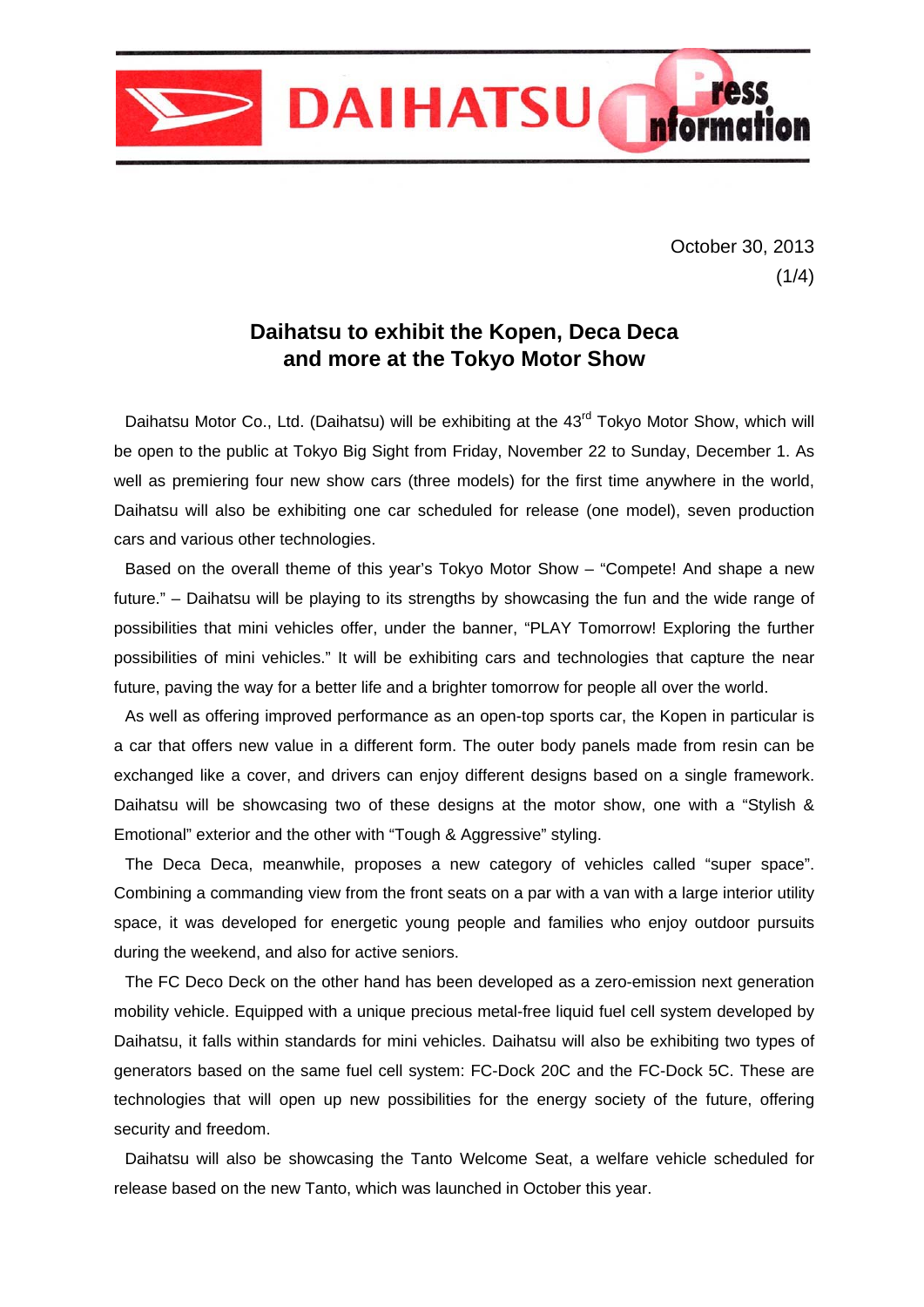## **1. Kopen**

- (1) Kopen future included Rmz
- (2) Kopen future included Xmz (*cross-m-z)*

Based on the concept of a "New Fun+ open-top sports car with a new feel", the Kopen is a lightweight open-top sports car with an entirely new form. Featuring body panel designs that can be removed and replaced like a cover, it offers drivers a new way of enjoying their car. It also offers an improved drive thanks to its framework and structure. The result is the ultimate new experience; a car that is both a pleasure to drive and own.

Rmz and Xmz: Two proposals

- \* Rmz design features
- Unique "Stylish & Emotional" styling
- High quality interior using only the best materials
- \* Xmz design features
- "Tough & Aggressive" styling with a real presence, thanks to a combination of different materials and textures on the bodywork
- Simple interior with a stripped back feel

#### **2. Deca Deca**

New concept "super space" vehicle

The Deca Deca combines a commanding viewpoint and sense of openness on a par with any van or people carrier on the market. It offers an outstanding utility space that adapts to suit a whole host of purposes, especially outdoor pursuits and activities. It is a vehicle in a category of its own, offering new and hidden possibilities thanks to its versatile seat arrangements and other features.

- New packaging for a mini vehicle, based on the new "super space" concept
- Sense of openness and wide viewpoint thanks to its height (1,850mm) and high seating position, making driving even easier
- Double doors and large openings on both sides, making it easy to load and unload bulky items
- Seat arrangements to suit various purposes, thanks to extended sliding rails on the front seats and the option to fold all seats flat

#### **3. FC Deco Deck**

Zero-emission next generation vehicle with a liquid fuel cell system ideal for a mini vehicle The FC Deco Deck is equipped with a simple, compact and low-cost fuel cell generator that opens up new possibilities.





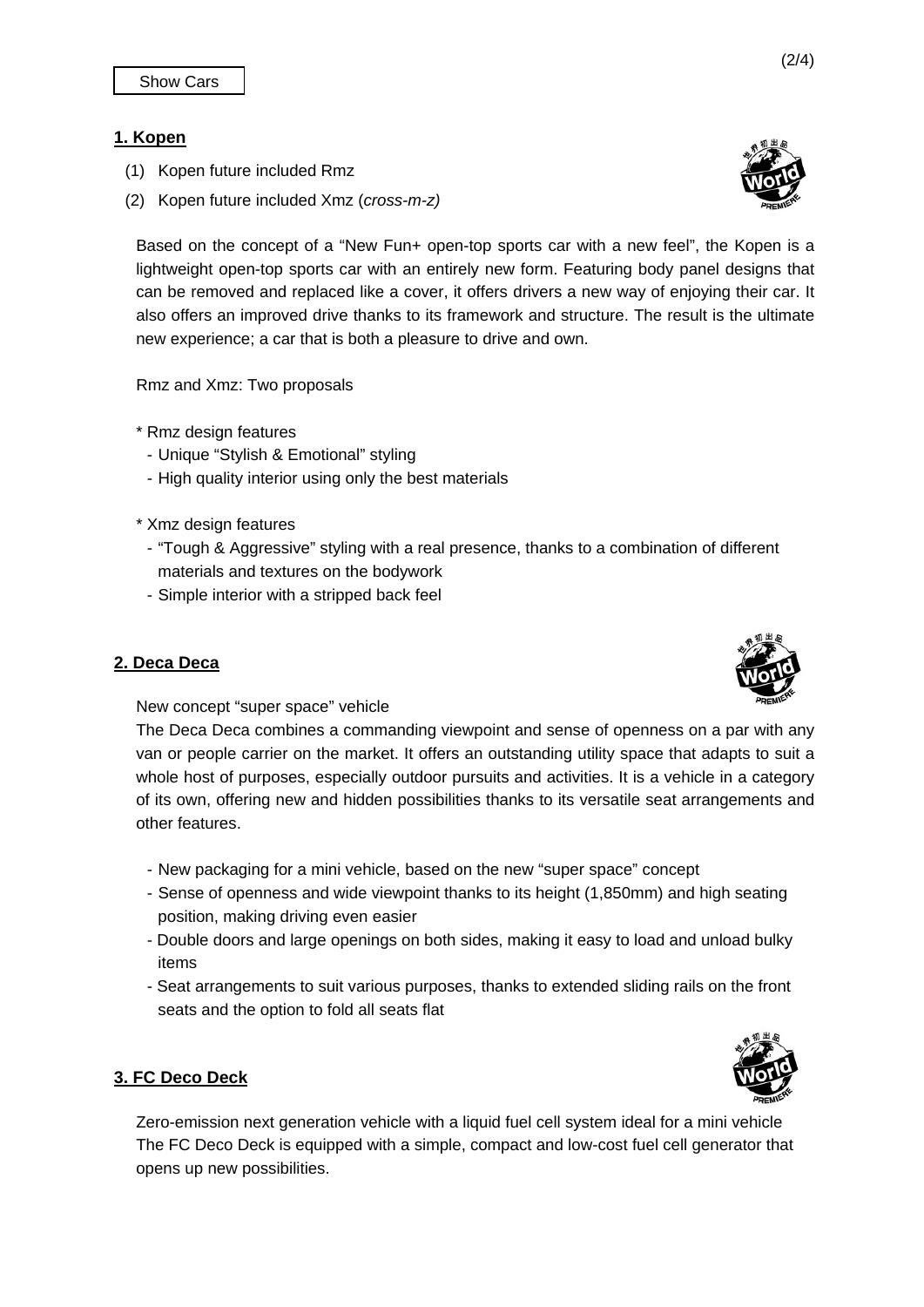- Next generation fuel cell vehicle equipped with Daihatsu's unique "precious metal-free liquid fuel cell" technology
- New compact fuel cell system ideal for a mini vehicle, using liquid fuel with high energy density
- New platform offering greater freedom, thanks to a compact fuel cell system that can be installed under the floor
- Low-cost fuel cell stack that is precious metal-free and helps save resources

FC-Dock: Proposing new possibilities for the fuel cell generator

- A simple, compact, low-cost generator which proposes a new way of using fuel cells.
- Uses a bottle replacement system to avoid direct contact with the fuel, making refueling simple and safe.
- Self-contained generator capable of starting up without external power, enabling it to supply power even in an emergency

## **4. New Tanto Welcome Seat (scheduled for release)**



A greatly evolved welfare vehicle, based on the space and usability offered by the new Tanto

- The only mini vehicle with "miracle open doors", enabling two different modes when getting in and out of the vehicle
- Includes a model based on the Custom model for the first time, in response to requests from customers

#### Production Cars

Tanto, Tanto Custom, Move, Move Custom, Move Conte, Mira E:S, Mira Cocoa

[Reference] Daihatsu-Tamiya Mini 4WD collaboration

Daihatsu has teamed up with Tamiya Inc. to produce a limited number of Mini 4WD (*mini-yonku*) toy cars imitating the Kopen, with the two designs on display at the Tokyo Motor Show set into one package. Visitors who sign up to the Kopen mailing list at the Daihatsu booth during the motor show and complete a short quiz will be entered into a draw to win one of 3,000 cars. Visitors who sign up to the Kopen mailing list via Daihatsu's special Tokyo Motor Show 2013 website will also be entered into a draw to win one of 2,000 cars.